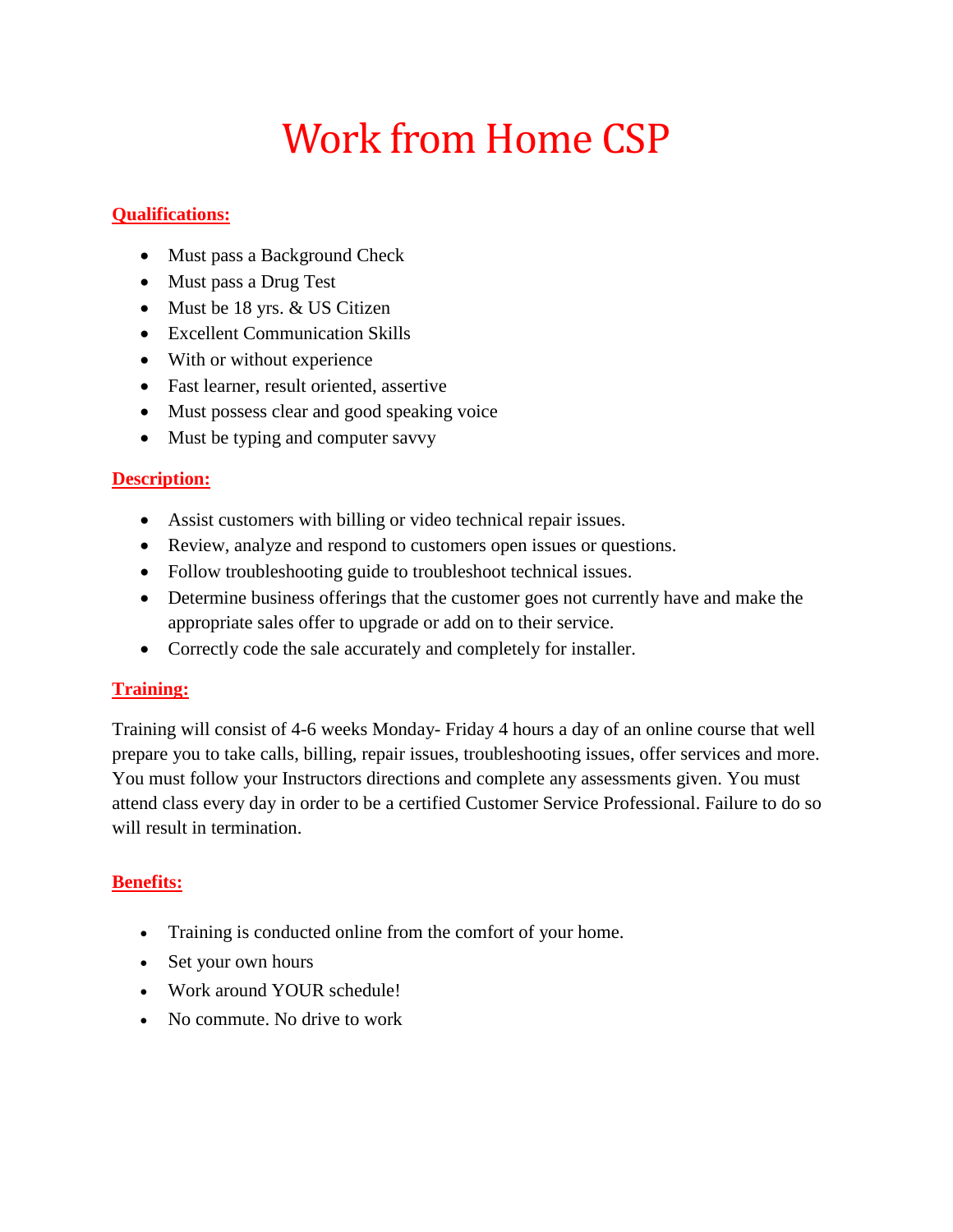## **The Equipment & Computer Systems Needed to Use the LILA/Arise Platform**

## **Computers**

A desktop/tower computer with a separate monitor is recommended.

Note: all in-in-one computers and Apple Mac computers may not be compatible with some client programs. Please refer to the opportunity announcement for additional requirements, Dual boot machines, Netbooks, and tablets are prohibited from use.

### **Accessories**

Each of the below accessories are required:

- **1. USB headset with microphone (required for Certification)**  Logitech, Plantronics, Microsoft, or similar brands recommended.
- **2. Hard-wired Telephone and headset (required for production)** Plantronics T 10 or similar recommended

## **Software**

#### **1. Internet Browsers**

Internet Explorer 8.0 or 11 or edge on windows 7, 8 and 10 Mozilla (Firefox 14 to 42) both windows and Mac safari 8 or 9 (Apple Mac only) **please not that google chrome browsers are not compatible with the Arise platform**

2. **Microsoft Security Essentials for Windows** 

Other security software may be incompatible and should be avoided. Technical support may be refused if your company's software configuration is not compatible with the Arise platform or is determined to cause incompatibilities with client required servicing software.

**Note:** your company is responsible for maintaining the security and reliability of its equipment

The following items are considered security risks to the Arise platform and, upon detection, may subject your company to the suspension or termination of its MSA or SOW:

- Malware infected software
- Virtualized Operating Systems (i.e.: VMWare Parallels, etc.)
- Non-Arise Provided VPN software or proxy settings
- TOR or other privacy software
	- **3. Client Program Specific Requirements**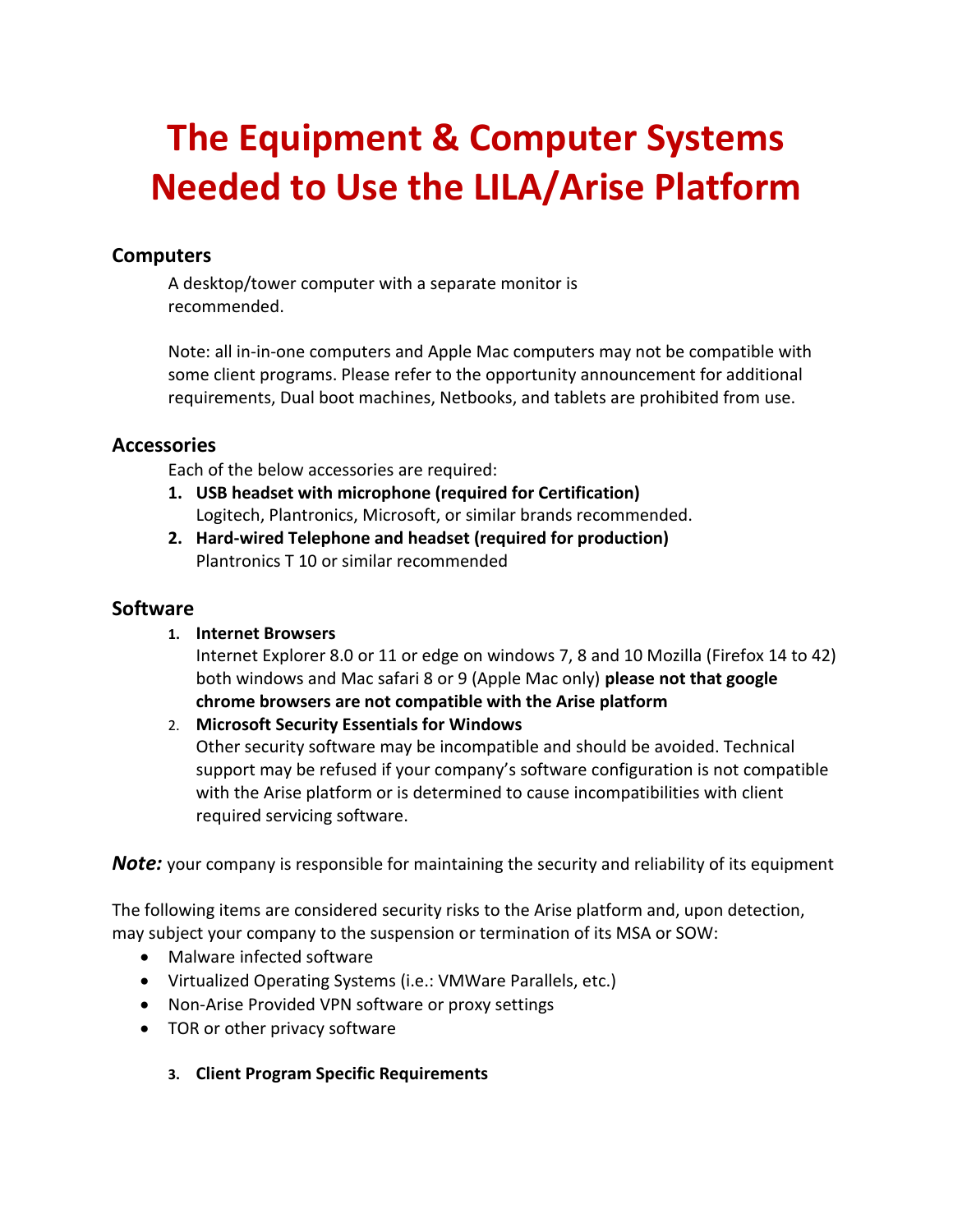Please not that Client Programs may have additional or increased system requirements. Please refer to the opportunity announcement for additional information once the registration process has been completed.

## **Internet and Phone Service Providers**

- **1. Hard-Wired broadband Internet service via DSL, Cable, or Fiber Optic connection.**  Note: the use of wireless connections to access any Arise System at any time is prohibited, even if the connection is encrypted. Connectivity to the Arise platform through an unauthorized proxy service or unauthorized VPN service is strictly prohibited. Additionally, Satellite, Microwave, and Cellular Hotspot Internet Services are not permitted. USB connected modems are not supported.
- 2. **Hard-wired land line telephone service** Note: unless stated otherwise in the opportunity announcement, most client programs are compatible with the following type of services: POTS (plain old telephone service), cable telephony, digital service, or business class VoIP. The service should be connected directly from the wall to your telephone. Softphones and cellphones are not permitted. The servicing telephone line should not have voicemail, fax, or other features on the line (other than long distance, if necessary).

## **OS and Browser System Requirements**

## **Operating System**

- Windows 7, windows 8/8.1, NEW Windows 10
- MAC OS X 10.10 Yosemite **Standard Connection and speed**
- Hard-wired connection. No wireless

## **Software**

- Internet Explorer 8.0 or 11 or Edge on Windows 7, 8 and 10 (pop-up blocker turned off, allowed pop-ups)
- Mozilla (Firefox 14 to 42) both windows and Mac
- Safari 8 or 9 (Apple Mac Only)
- Please not that **Google Chrome Browser is not compatible with the Arise Platform.**

## **Full System Requirements for MAC and PC**

In order to use the Arise Platform, below are the minimum system requirements your equipment must meet:

**CPU Speed:** 1 GHz Dual core processor or better 1 GHz dual core processor or better

**Memory:** 2 GB of RAM or better 2 GB of RAM or better

**Operating System:** windows 7, Windows 8/8.1 and 10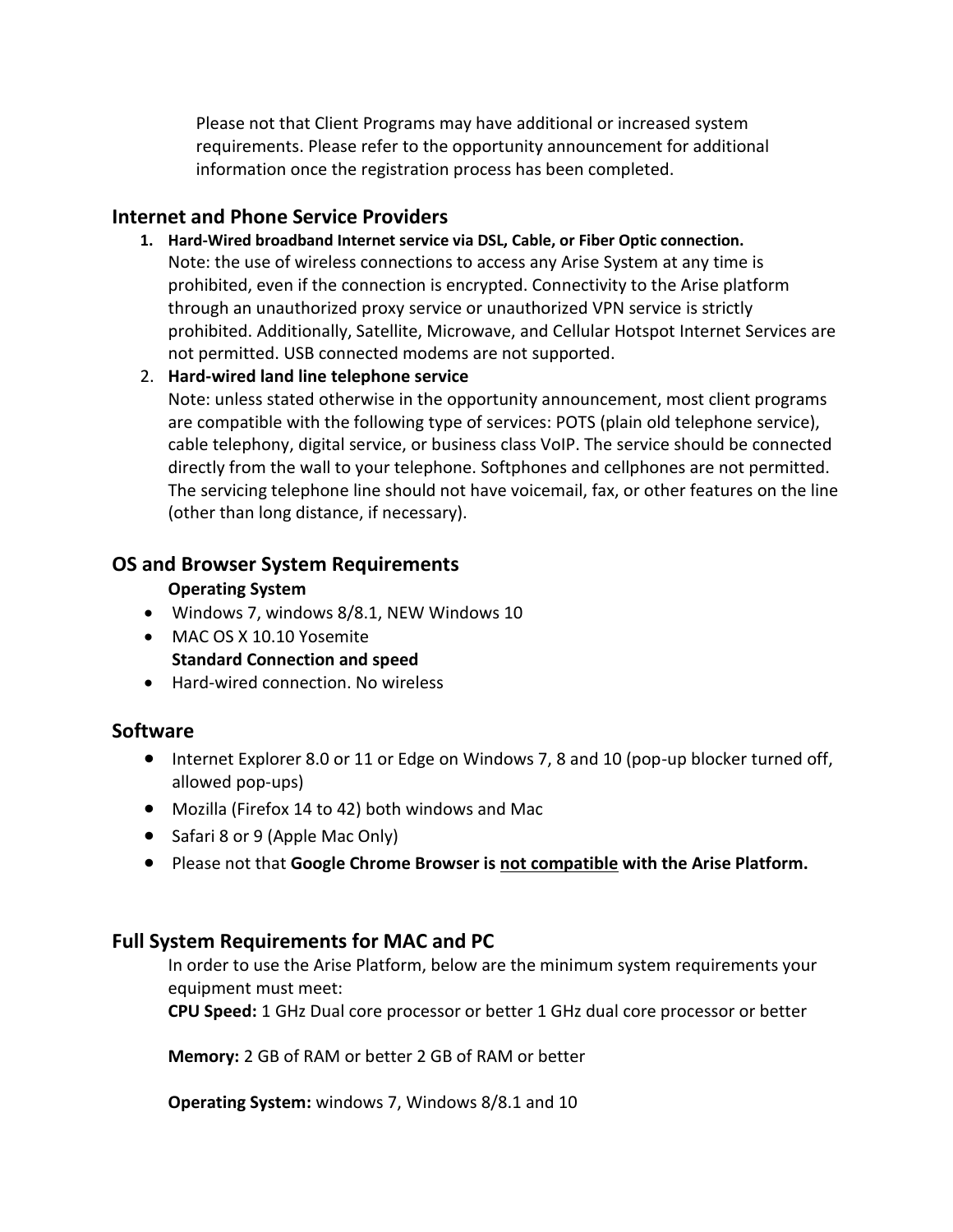#### **Standard Connection and Speed:**

Hard-wired connection (no wireless) Minimum 3.0 mbps download Minimum 1.5mbps upload Minimum Latency Threshold: 150 Millisecond (MS)

PLEASE NOTE THAT THESE REQUIREMENTS ARE MINIMUM REQUIREMENTS FOR THE USEE OF THE ARISE PLATFORM ONLY. CERTAIN CLIENT PROGRAMS MAY HAVE INCREASED OR ADDITIONAL REQUIREMENTS. PLEASE REVIEW ALL OPPORTUNITY ANNOUNCEMENTS CAREFULLY FOR DETAILS REGARDING SUCH REQUIREMENTS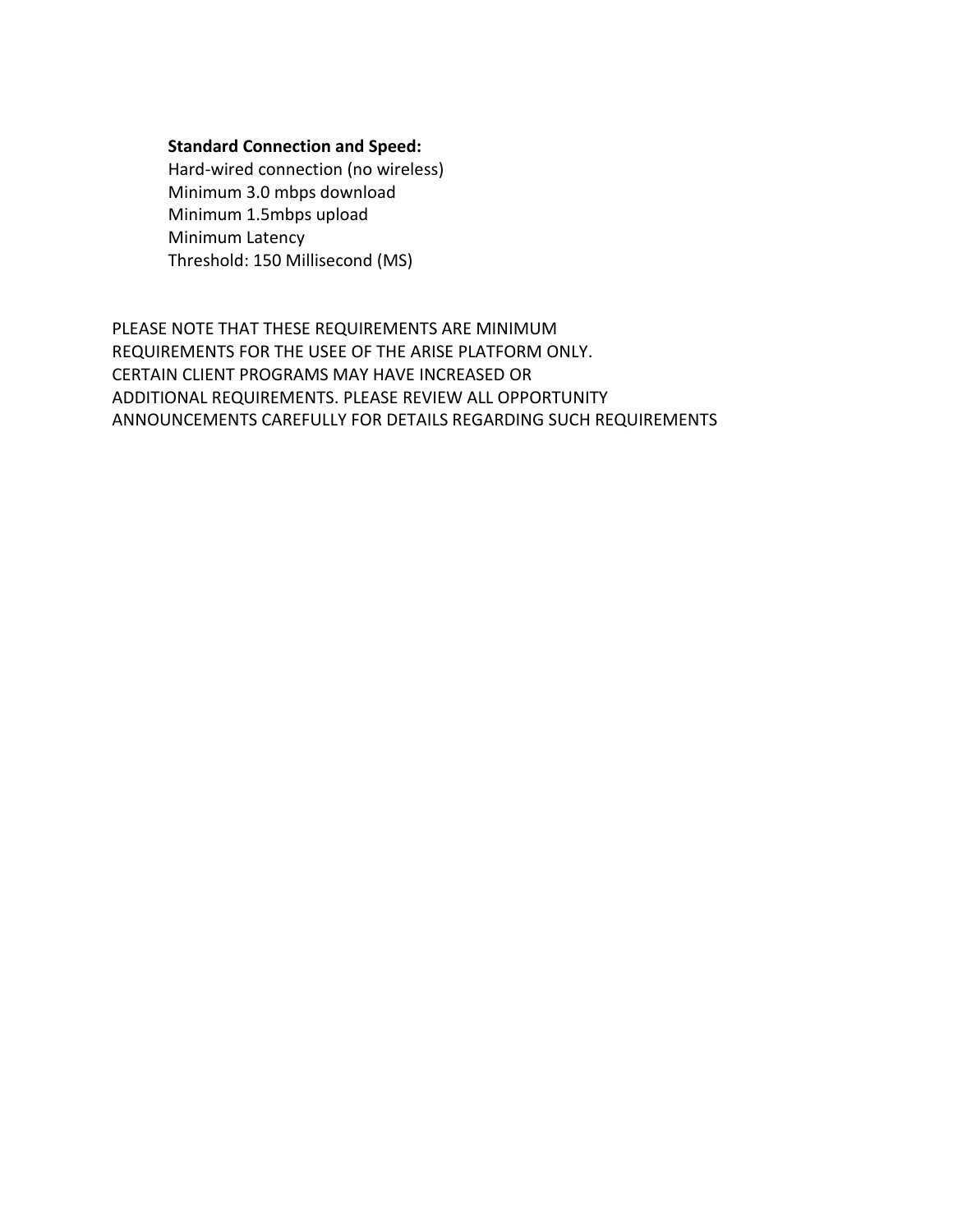## Workstation Requirements Guide

Welcome to the Independent Business Owner Workstation Requirements Guide! In order to help insure your company's success, you and your Client Support Professionals must have a strong working knowledge of computers including – but not limited to:

- Being able to use a mouse and computer keyboard
- Being able to shut down and turn on the computer properly
- Understanding how to navigate the computer's files and desktop environment
- Knowing how to create, name, save and delete a folder
- Functional knowledge of programs including how to launch and close a computer program
- Understanding how to use an e-mail including sending and opening email
- Knowing how to use the Internet including navigating to a site and using search engines like google
- Ability to navigate through multiple screens
- Maintain an optimal workstation setup is key to providing the good quality and service to the client programs that your Independent Business supports.

As an Independent Business Owner, you must ensure that each of your CSP (s) obtain, configure, and maintain their workstations. This guide is here to help you do just that.

#### **Computer Specifications**

A desktop/tower computer with a separate monitor is recommended

*Note: All-in-one computers may not be compatible with some client programs. Please refer to the opportunity announcement for additional requirements. Dual boot machines, Netbooks, and Tablets are prohibited from use.* 

|                  | <b>Minimum Requirements</b>                                                                           |  |
|------------------|-------------------------------------------------------------------------------------------------------|--|
| <b>CPU</b>       | 1 GHz Dual Core Processor                                                                             |  |
| <b>Operating</b> | Windows XP, Windows 7 and Windows $8/8.1*$                                                            |  |
| <b>System</b>    | *Windows 8 and Windpws8/8.1 will only be supported for client Programs<br>using Arise Secure Desktop. |  |
|                  | Windows Vista (UK only) and Mac OSX may be supported for a limited set<br>of opportunities            |  |
|                  | Please refer to the opportunities announcement for additional<br>requirements.                        |  |
| <b>Memory</b>    | Windows XP: 1GB of RAM<br>Windows 7: 2GB of RAM<br>Windows 8/8.1: 2GB of RAM                          |  |
| <b>Monitor</b>   | 1280 x 1024 (SXGA) screen resolution<br>1920 x 1080 (Full HD or 1080p) is recommended.                |  |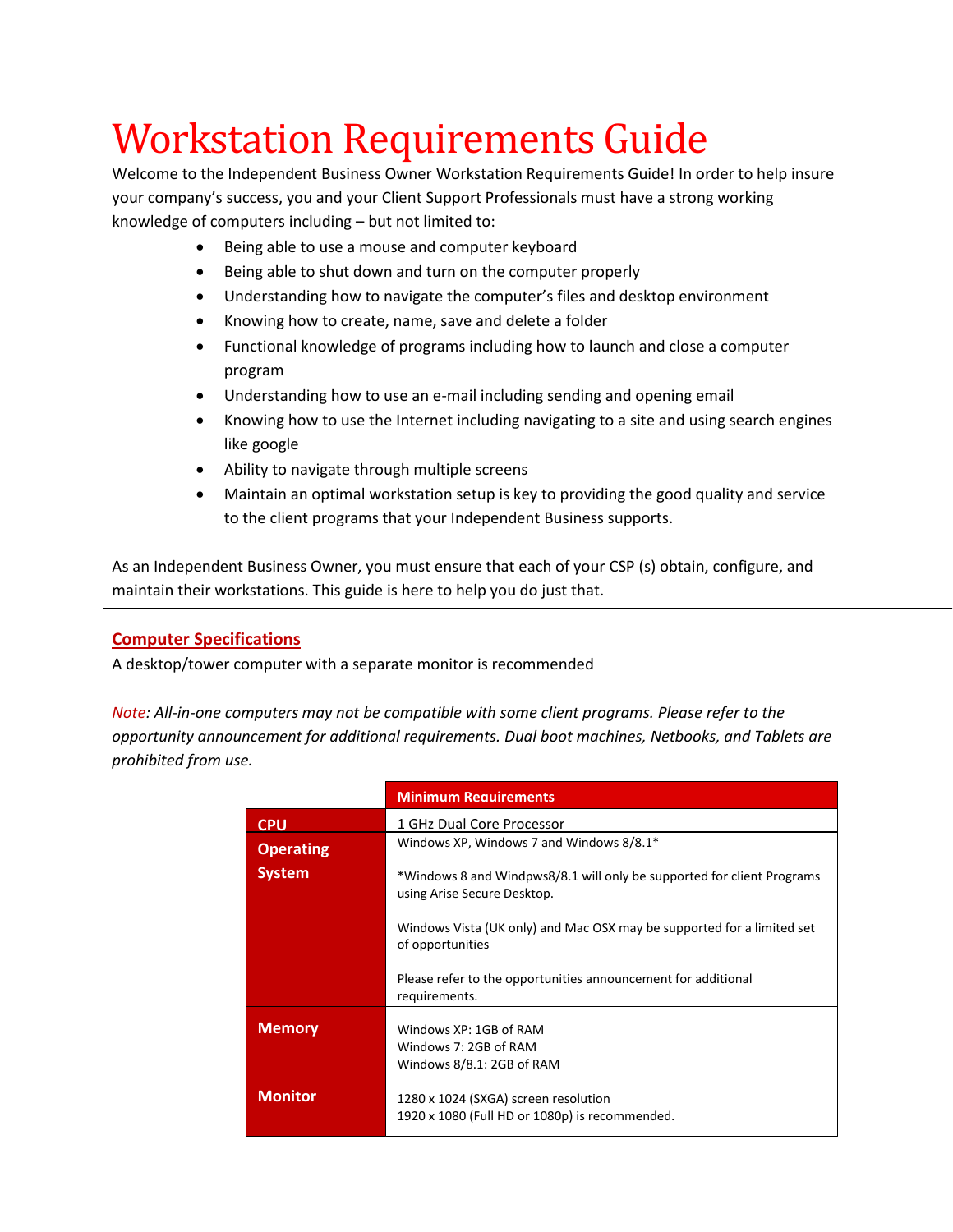# Workstation Requirements Guide

#### **Accessories**

Each of the below accessories are needed:

- 1. **USB headset with microphone** (needed for Certification) **Logitech, Plantronics, Microsoft**, or similar brands recommended.
- 2. **Hard-wired Telephone and Headset** ( needed for Production) **Plantronics T10** or similar recommended.

#### **Software**

Client programs may have varying requirements for additional software compatibility. Please refer to the opportunity announcement for additional requirements.

- **1. Internet Explorer 8.0 or 9.0**
- **2. Microsoft Security Essentials**

Other security software may be incompatible and should be avoided. Technical support may be refused if your company's software configuration is not compatible with Arise systems or determined to cause incompatibilities with required servicing software.

Note: Y*our Independent Business is responsible for maintaining the security and reliability of its*  equipment. The following items are considered security risks to the Arise network and, upon detection, *may subject your company to the suspension or termination of its MSA or SOW:* 

- *Unlicensed or pirated software*
- *Malware infected software*
- *Virtualized operating systems (i.e.: VMWare Parallels, etc.)*
- *Non-Arise provided VPN software or proxy settings*
- *TOR or other Privacy software*

#### **Internet and Phone Service Providers**

1. Hard-wired 3.0 Mbps download/ 1.5 Mbps upload broadband Internet service via DSL, Cable, or Fiber Optic connection.

**Note:** *the use of wireless connections to access any Arise system at any time is prohibited, even if the connection is encrypted. Additionally, satellite, Microwave, and cellular hotspot internet services are not permitted.* 

*Note: USB connected modems are not supported.*

2. Hard-wired land line telephone service

**Note***: Unless stated otherwise in the opportunity announcement, most client programs are compatible with the following types of services: POTS (plain old telephone service), cable telephony, digital service,*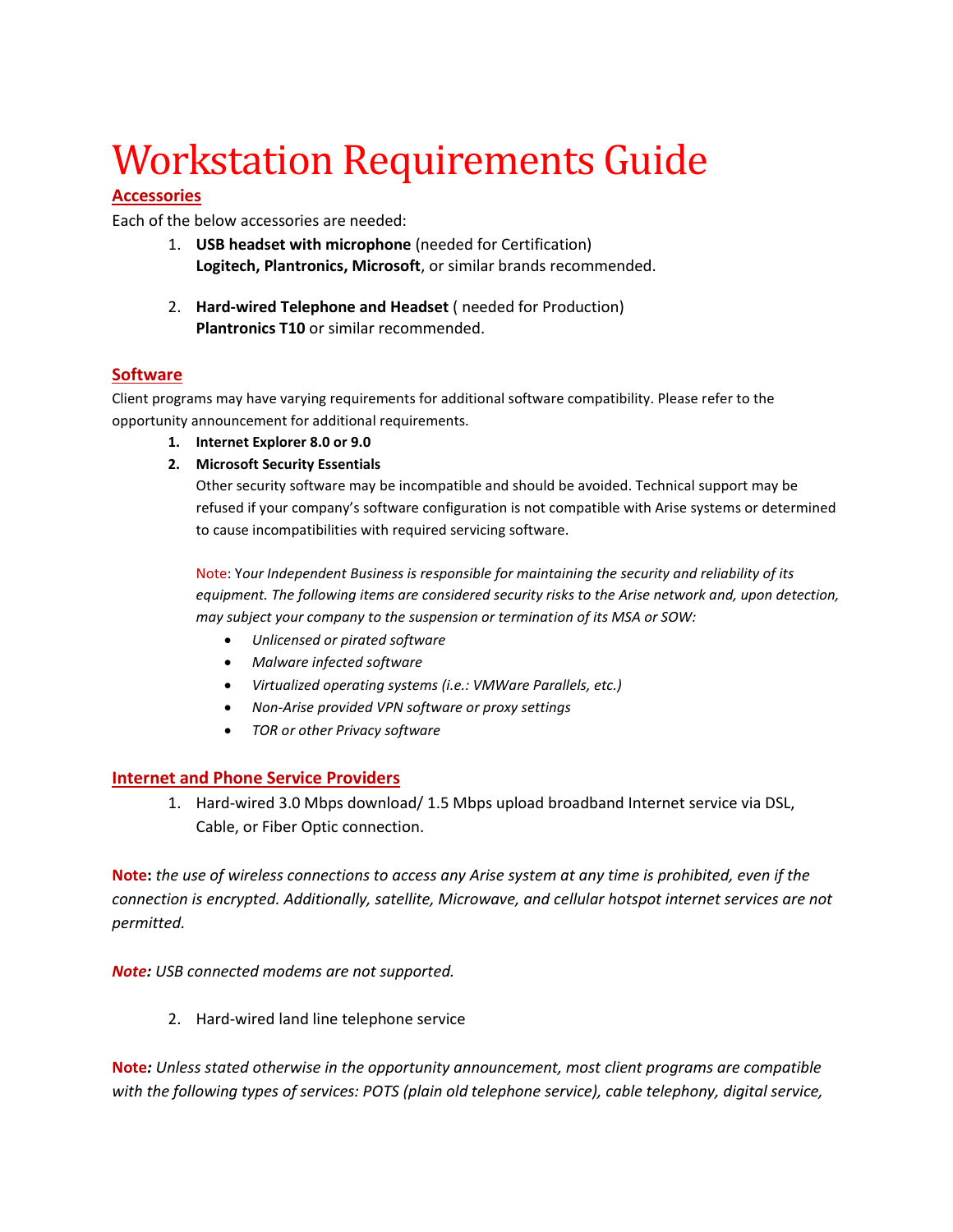*or VoIP. The service should be connected directly from the wall to your telephone line should not interface at any point with the computer.* 

## **Workstation Requirements Guide**

*The servicing telephone line should not have voicemail, fax or other features on the line (other than long distance, if necessary). Please review the client opportunity announcement for full details.*

#### **Security Requirements**

To ensure high level security for confidential information, it is recommended that IBs prohibit their CSPs from undertaking the following activities while severing a client program unless such activity is part of a process that the IB is specifically authorized to perform:

- Utilization of any external device (including but not limited to CD/DVD drives, printers, external drives, scanners, etc.)
- Copying/printing/reproduction in any form, including but not limited to local hard drive, email, chat/instant message, screenshots, handwritten or electronic notes, or pictures of any client data;
- Connecting to any network other than Arise network while connected to any client network (bridging networks, peer-to-peer/workgroup, etc.);
- Use of public applications including but not limited to social media sites, email, instant message/chat (other than with Arise or client represented), and video/audio conferencing solutions not specifically approved in writing as necessary in performing a specific client's tasks; or
- Desktop sharing or remote control of a desktop with anyone other than an authorized technical support representative.

## **System Requirements Policy**

In order to use the Arise Platform, below are minimum system requirements your equipment must meet:

| Requirements                  | PC:                                     | MAC:                               |
|-------------------------------|-----------------------------------------|------------------------------------|
| CPU Speed                     | 1GHz Dual Core Processor or better      | 1GHz dual core processor or better |
| Memory:                       | 2 GB of RAM or better                   | 2GB of RAM or better               |
| Operating system:             | Windows 7, Windows 8/8.1 and Windows 10 | MAC OS X10.10                      |
| Standard Connection and       | Hard-wired connection (no wireless)     |                                    |
| Speed                         | Minimum 3.0 mbps download               |                                    |
|                               | Minimum 1.0 mbps upload                 |                                    |
| Minimum Latency<br>Threshold: | 150 Milliseconds (MS)                   |                                    |

#### *PLEASE NOTE THAT THESE REQUIREMENTS ARE MINIMUM REQUIREMENTS FOR THE USE OF THE ARISE PLATFORM ONLY. CERTAIN CLIENT PROGRAMS MAY HAVE INCREASED OR ADDITIONAL*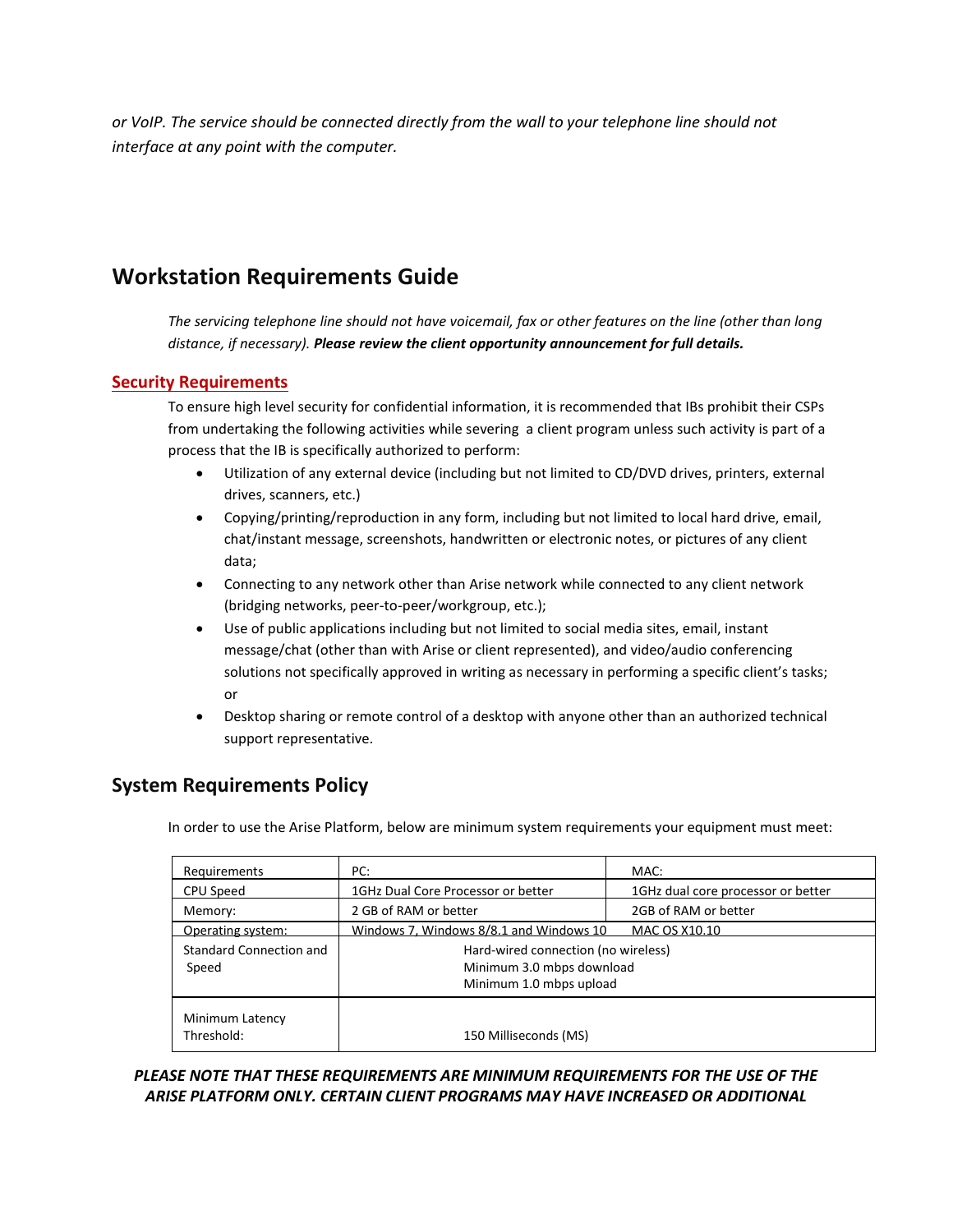#### *REQUIREMENTS. PLEASE REVIEW ALL OPPORTUNITY ANNOUNCEMENTS CAREFULLY FOR DETAILS REGARDING SUCH REQUIREMENTS.*

#### **Computers**

A desktop/tower computer with separate monitor is recommended.

**Note**: all-in-one computers and apple Mac computers may not be compatible with some client programs.

Please refer to the opportunity announcement for additional requirements. Dual boot machines, netbooks,

and tablets are prohibited form use.

#### **Accessories**

Each of the below accessories are needed:

- 1. USB headset with microphone (needed for Certification) Logitech, Plantronics, Microsoft, or similar brands recommended.
- 2. Hard-wired Telephone and Headset (needed for Production) Plantronics T10 or similar recommended.

#### **Software**

Client programs may have varying requirements for additional software compatibility. Please refer to the opportunity announcement for additional requirements.

- 1. Internet Explorer 8.0 or 9.0
- 2. Microsoft Security Essentials

Other security software may be incompatible and should be avoided. Technical support may be refused if your company's software configuration is not compatible with Arise systems or determined to cause incompatibilities with required servicing software.

*Note: your Independent Business is responsible for maintaining the security and reliability of its equipment. The following items are considered security risks to the Arise network and, upon detection, may subject your company to the suspension or termination of its MSA or SOW:* 

- *Unlicensed or pirated software*
- *Malware infected software*
- *Virtualized operating systems (i.e.: VMWare Parallels, etc.)*
- *Non-Arise provided VPN software or proxy settings*
- *TOR or other Privacy software*

#### **Internet and Phone Service Providers**

1. Hard-wired 3.0 Mbps download/ 1.5 Mbps upload broadband Internet service via DSL, Cable, or Fiber Optic connection.